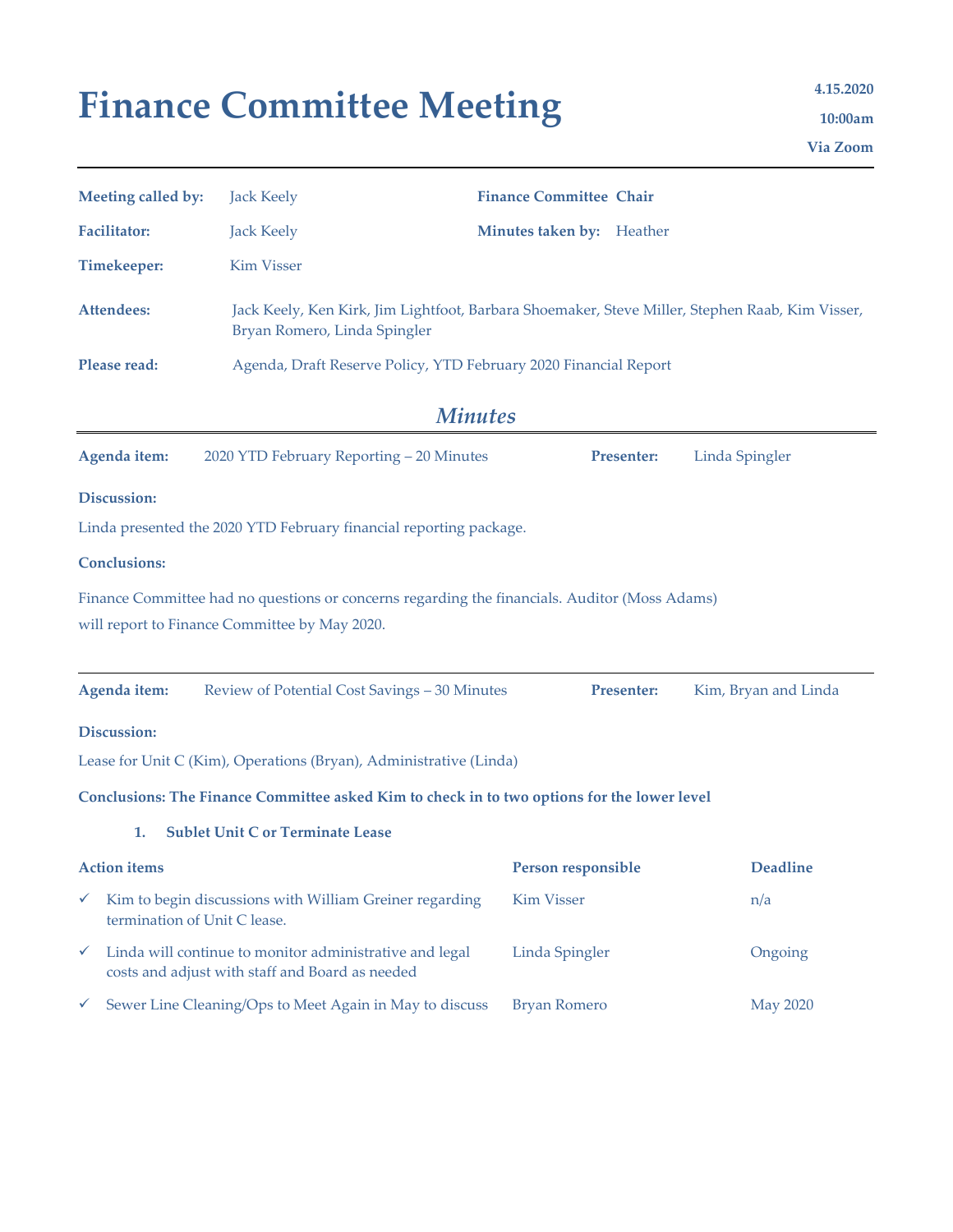## **Agenda item:** Approval of Reserve Policy – 15 Minutes **Presenter:** Kim

## **Discussion:**

Linda Spingler created a "draft" Reserve Policy. Barbara Shoemaker also sent the Finance Committee a "draft" of her version. Jack Keely motioned to accept and approve Linda's "draft reserve policy" and Barbara commented that she had concerns regarding the draft policy currently being presented to the Committee; Barbara believes the policy is now not specific enough after editing and is missing important details.

## **Conclusions:**

Jack Keely called for a motion to Approve the Reserve Policy as presented to the Finance Committee and to recommend approve at the April 29th Board meeting. Barbara rejected the motion. Jim Lightfoot rejected the motion based on Barbara's concerns. It was decided that Barbara and Kim will review the original "draft" Reserve Policy and revise to send to the Finance Committee for approval and recommendation to the Board of Directors for the upcoming Q2 Board Meeting.

| <b>Action items</b>                                                                                   |                           |                                                                                                                                                                                                                          | Person responsible | <b>Deadline</b>   |  |  |  |  |
|-------------------------------------------------------------------------------------------------------|---------------------------|--------------------------------------------------------------------------------------------------------------------------------------------------------------------------------------------------------------------------|--------------------|-------------------|--|--|--|--|
| $\checkmark$                                                                                          | to the Board of Directors | Barbara and Kim will review "draft" Reserve Policy, revise Barbara Shoemaker/Kim Visser-<br>for a final draft and present again via email next week to Weinmann<br>the Finance Committee for approval and recommendation |                    | 10:00 April 22    |  |  |  |  |
|                                                                                                       | Agenda item:              | <b>Investment Strategy – 15 Minutes</b>                                                                                                                                                                                  | <b>Presenter:</b>  | Jack Keely        |  |  |  |  |
|                                                                                                       | Discussion:               |                                                                                                                                                                                                                          |                    |                   |  |  |  |  |
| Jack stated he was satisfied with the Vanguard investments and the Finance Committee was in agreement |                           |                                                                                                                                                                                                                          |                    |                   |  |  |  |  |
|                                                                                                       | <b>Conclusions:</b>       |                                                                                                                                                                                                                          |                    |                   |  |  |  |  |
| The Committee decided to continue using Vanguard for Co-op Investments.                               |                           |                                                                                                                                                                                                                          |                    |                   |  |  |  |  |
|                                                                                                       | Agenda item:              | Additional Items to be Discussed – 10 Minutes                                                                                                                                                                            | <b>Presenter:</b>  | <b>Jack Keely</b> |  |  |  |  |
|                                                                                                       | Discussion:               |                                                                                                                                                                                                                          |                    |                   |  |  |  |  |

Jack Keely requested the Committee make a recommendation to the Board in April's Board meeting. for approval to increase the rates July 1<sup>st</sup> for a 10% in water, 15% for sewer until it is recommended the rates increase is needed again.

#### **Conclusions:**

The Committee unanimously approved the rate increase beginning July  $1<sup>st</sup>$  as presented.

#### **Discussion:**

Jack Keely opened a discussion regarding who is responsible for the GRT with Jacobs. The original document that was sent to the original Developer back in 2008 stated that Jacob's charges GRT for rebatables only.

#### **Conclusions:**

Kim to obtain a revised definition regarding GRT from Jacobs Engineering